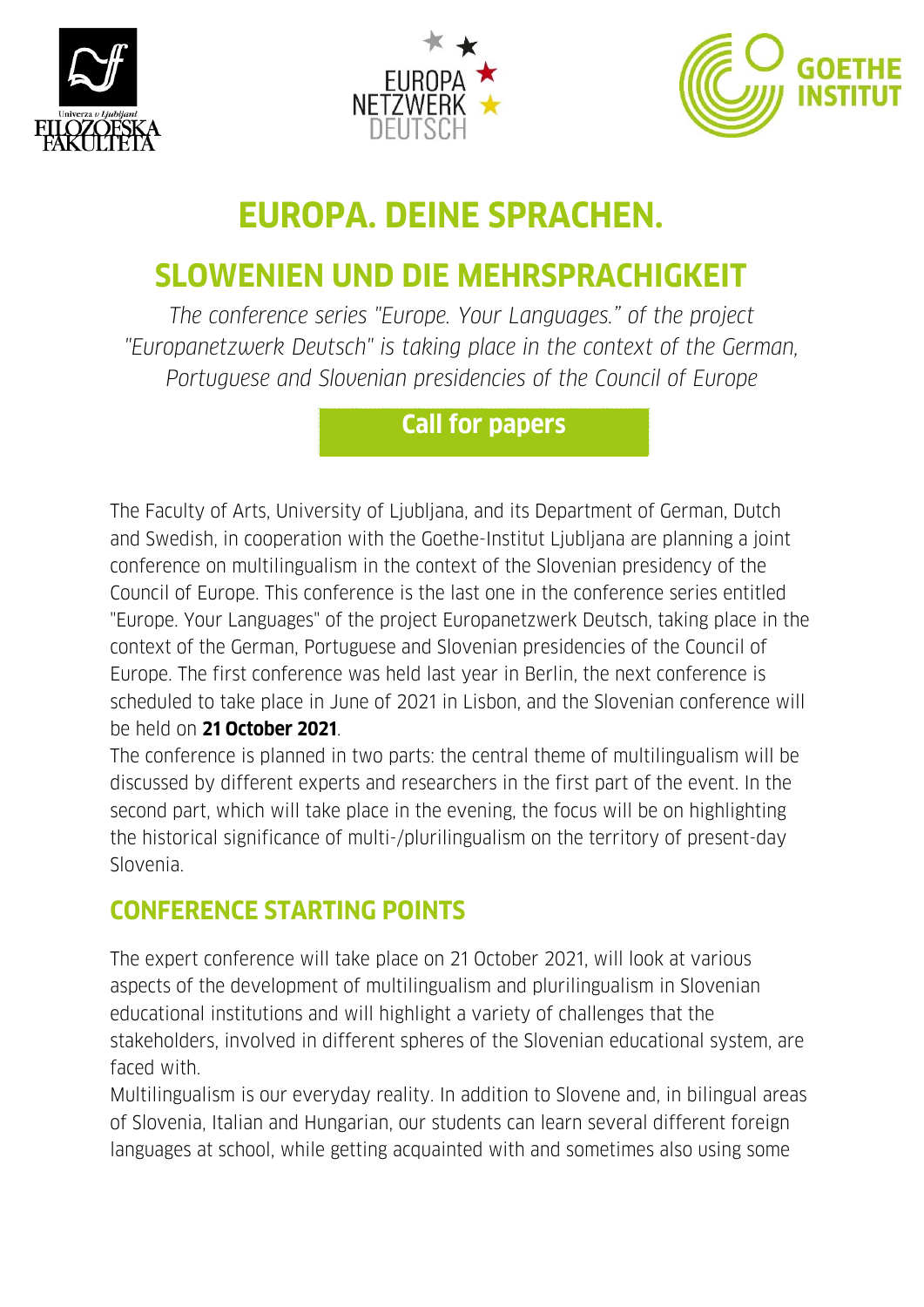other languages as well. More and more of our students are growing up in their home environments, surrounded by languages that are not the same as their language(s) of schooling, i.e., languages other than Slovenian, Italian and Hungarian. These are students, coming from bi- or multilingual families, children of firstgeneration or second-generation immigrants, and children, living in border areas, who are in daily contact with the neighbouring languages. Despite the everincreasing presence of different languages in our daily lives, it can be noticed that there are increasingly fewer students learning a second foreign language in primary school, just as the second foreign language has disappeared from the curricula of vocational and technical schools.

The presence of a variety of languages in the home and school environment holds important potential, however, is still too often perceived as an obstacle to a successful integration into school and teaching, which is for the most part conducted in Slovene, i.e., the language of instruction.

The conference "Slovenia and its multilingualism" will highlight different perspectives on the following topics:

- Promoting multilingualism among students by offering them the opportunity to learn different languages and to use different languages in different subjects at various levels of education throughout their schooling,
- Promoting plurilingualism among students  $-$  using different languages in different subjects for the achievement of optimal educational outcomes,
- Exploiting the potential that individuals with different first languages bring into the educational system,
- Educating and engaging students for the acceptance of multilingualism, plurilingualism and pluriculturalism in their home social environment,
- Integrating the students' knowledge of different languages in order to enrich the linguistic repertoire of each individual,
- Developing communicative competences in the language of instruction while taking into account the different first languages of individuals,
- Pluralistic approaches in education for different age groups,
- "Translanguaging" and intercomprehension,
- Impact of multilingualism on neurological development,
- Role of knowledge of classical languages in language learning,
- Status and challenges of teaching lesser-taught languages in Slovenia,
- Multilingual language policy,
- And other topics that address the development of multilingualism in society and the plurilingualism of an individual.

It is our wish that the conference take place in as many different languages as possible, as this would be another way for us to show the possibility of coexistence of different languages as well as to point out the actual picture of multilingualism in Slovenia. Interpretation in English will be provided.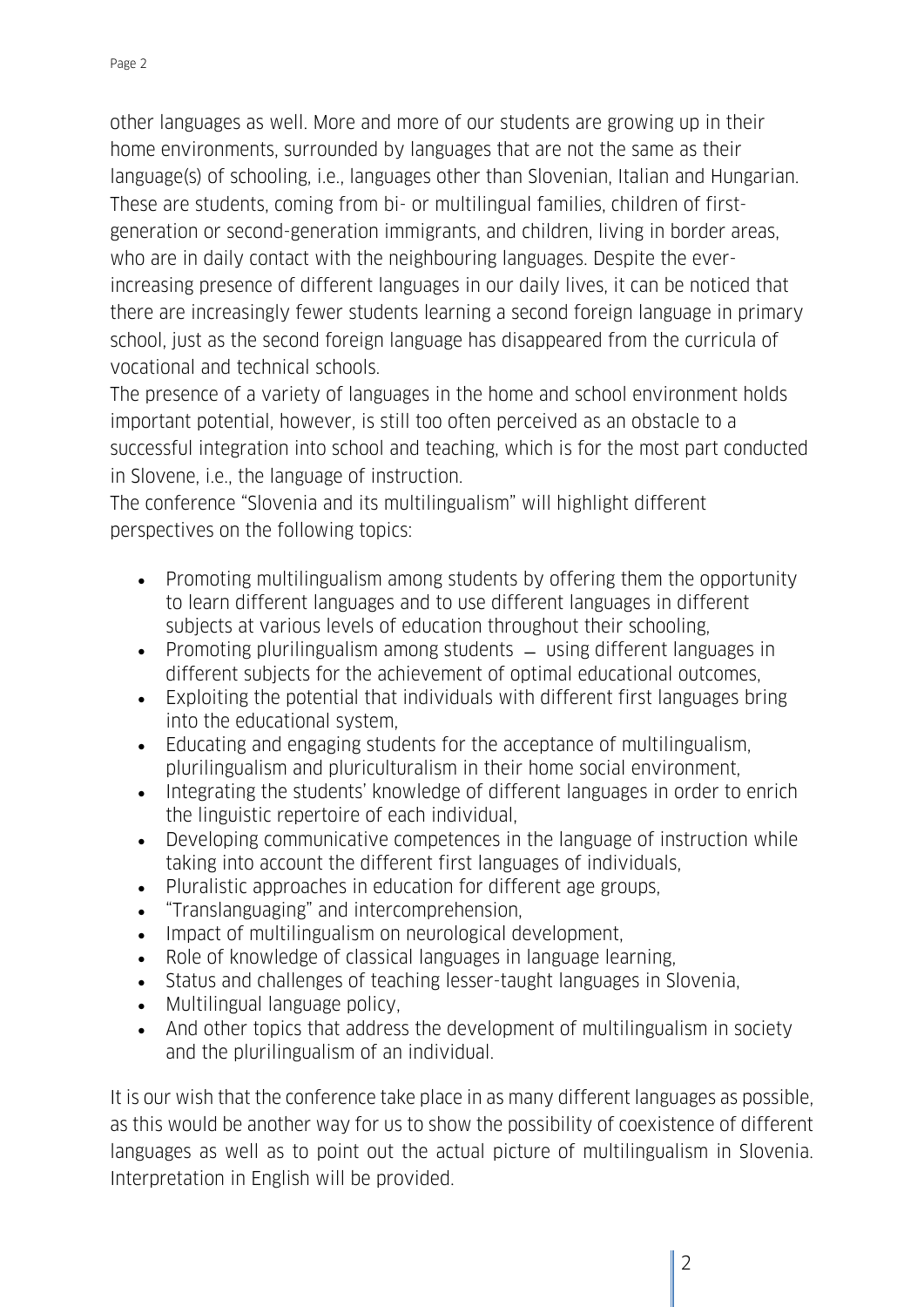### **STRATEGIC GOALS**

- 1. Making people understand that languages contribute to the identity of the individual and the nation as a whole.
- 2. Spreading awareness about multilingualism and plurilingualism and their benefits in Slovenia.
- 3. The introduction of a second foreign language in the school system.

### **TARGET GROUPS**

- Interested members of the public
- Foreign languages teachers, lecturers, university teachers and professors, etc.
- Experts in multilingualism research
- School directors and headteachers
- Representatives of educational institutions
- Decision-makers from the Ministry of Education, Science and Sport, and other ministries
- Representatives of EU institutions in Slovenia
- Partners of the project Europanetzwerk Deutsch

## **PARTICIPATING COUNTRIES**

Slovenia, Germany, Austria, Portugal.

#### **WORKING LANGUAGES**

All languages of the participants and speakers.

#### **PARTICIPATION IN THE CONFERENCE**

We invite all interested parties to participate in the conference with presentations of their papers, discussing topics related to the development of multilingualism and plurilingualism at all levels of education.

#### **SUBMISSION OF PAPERS**

Your paper can be submitted via an online form. The author of the paper should submit an abstract of the paper in Slovene and in one other language. The length of the abstract in each language should be 320-350 words (including 3-5 references). The submitted papers will undergo a blind peer-review. The selected papers will be presented in sections. The author of the paper will have 15 minutes to present his/her paper and 5 minutes for discussion. Only one paper is allowed per author. The final date for submitting the abstract of the paper in both languages is 20 June